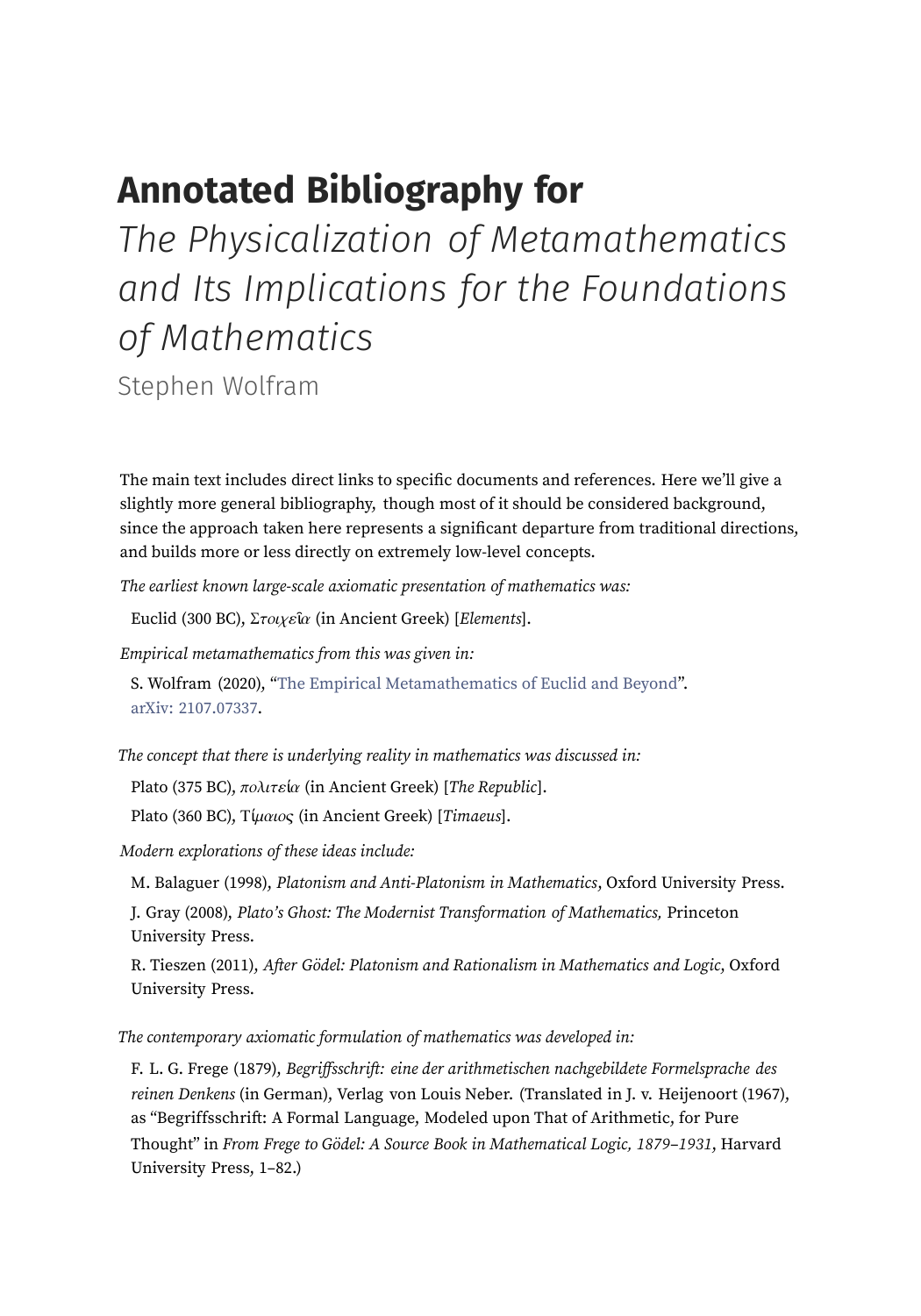R. Dedekind (1888), Was sind und was sollen die Zahlen? (in German), F. Vieweg und Sohn. (Translated in H. Pogorzelski, et al. (1995), as What Are Numbers and What Should They Be?, Research Institute for Mathematics.)

G. Peano (1889), Arithmetices principia, nova methodo exposita (in Italian), Fratres Bocca. (Translated by H. C. Kennedy (1973), as "The Principles of Arithmetic, Presented by a New Method", in Selected Works of Giuseppe Peano, University of Toronto Press, 101–134.)

D. Hilbert (1903), Grundlagen der geometrie (in German), B. G. Teubner. (Translated by E. G. Townsend (1902), as The Foundations of Geometry, Open Court.)

E. Zermelo (1908), "Untersuchungen über die Grundlagen der Mengenlehre I" (in German), Mathematische Annalen 65: 261–281. [doi:10.1007/BF01449999](https://link.springer.com/article/10.1007/BF01449999). (Translated by J. v. Heijenoort (1967), as "Investigations in the Foundations of Set Theory" in From Frege to Gödel: A Source Book in Mathematical Logic, 1879–1931, Harvard University Press, 199–215.)

A. N. Whitehead and B. A. W. Russell (1910–1913), Principia Mathematica, Volumes I–III, Cambridge University Press.

A standard collection of source documents is:

J. v. Heijenoort (1967), From Frege to Gödel: A Source Book in Mathematical Logic, 1879–1931, Harvard University Press.

Among general commentaries on axiomatic formalism are:

N. Bourbaki (1950), "The Architecture of Mathematics", The American Mathematical Monthly 57: 221–232. doi: [10.2307/2305937](https://doi.org/10.2307/2305937).

S. Feferman, et al. (2000), "Does Mathematics Need New Axioms?", The Bulletin of Symbolic Logic <sup>6</sup>, 401-446. doi: [10.2307/420965.](https://www.cambridge.org/core/journals/bulletin-of-symbolic-logic/article/abs/does-mathematics-need-new-axioms/20FE071E8AB506A3DDF4B3B4A642FF9F)

W. Sieg (2013), Hilbert's Programs and Beyond, Oxford University Press.

A. Weir (2019), "Formalism in the Philosophy of Mathematics", The Stanford Encyclopedia of Philosophy, [plato.stanford.edu/archives/spr2022/entries/formalism-mathematics](https://plato.stanford.edu/archives/spr2022/entries/formalism-mathematics/).

Expositions of metamathematics and mathematical logic ideas appear for example in:

D. Hilbert and W. Ackermann (1928), Grundzüge der theoretischen Logik (in German), Springer. (Translated by L. M. Hammond, et al. (2000), as Principles of Mathematical Logic, AMS Chelsea.)

W. V. O. Quine (1940), Mathematical Logic, W. W. Norton & Company.

A. Church (1956), Introduction to Mathematical Logic, Princeton University Press.

H. Wang (1962), A Survey of Mathematical Logic, Science Press North-Holland.

H. B. Curry (1963), Foundations of Mathematical Logic, Dover.

H. Rasiowa (1963), The Mathematics of Metamathematics, Panstwowe Wydawnictwo Naukowe.

E . Mendelson (1964), Intro to Mathematical Logic, Van Nostrand Reinhold.

G. Kreisel and J. L. Krivine (1967), Elements of Mathematical Logic: Model Theory, North-Holland.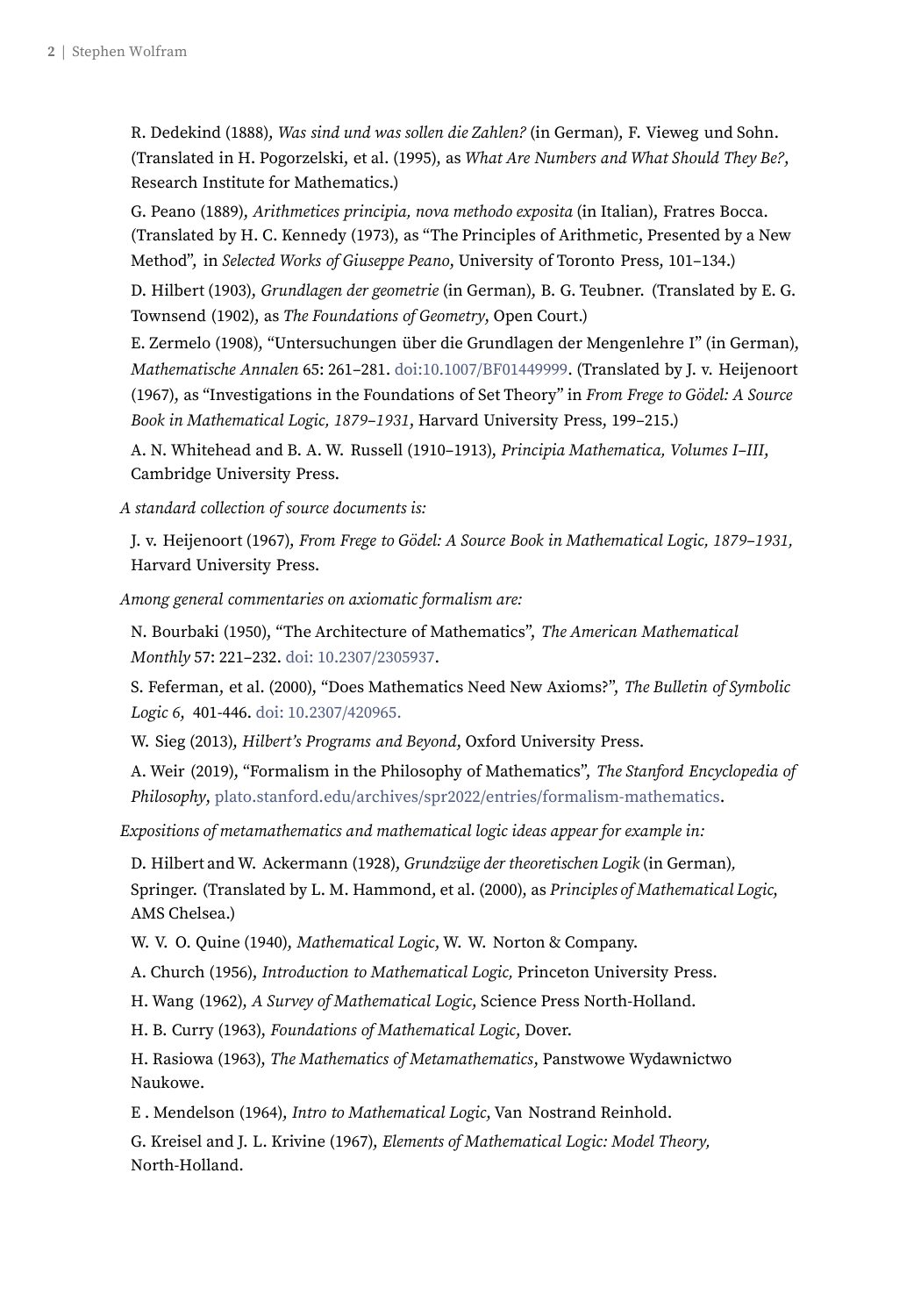S. C. Kleene (1971), Introduction to Metamathematics, Wolters-Noordhoff.

H. B. Enderton (1972), A Mathematical Introduction to Logic, Harcourt/Academic Press.

A. Yasuhara (1975), "Recursive Function Theory and Logic", Journal of Symbolic Logic 40: 619–620. doi: [10.2307/2271829.](https://www.ibs.it/recursive-function-theory-logic-libri-vintage-vari/e/5000089543708)

J. Barwise (1982), Handbook of Mathematical Logic, Elsevier.

G. E. Sacks (2003), Mathematical Logic in the 20th Century, World Scientific.

Works on the metamodeling of mathematics and on universal algebra include:

A. N. Whitehead (1898), A Treatise on Universal Algebra with Applications, Cambridge University Press.

A. Robinson (1963), Introduction to Model Theory and to the Metamathematics of Algebra, North-Holland.

N. G. de Bruijn (1970), "The Mathematical Language AUTOMATH, Its Usage, and Some of Its Extensions", in Symposium on Automatic Demonstration, M. Laudet, et al. (eds.), Springer.

A. I. Mal'Cev (1971), The Metamathematics of Algebraic Systems, Collected Papers: 1936–1967, North-Holland.

A. S. Toelstra (1973), Metamathematical Investigation of Intuitionistic Arithmetic and Analysis, Springer.

S. Burris and H. P. Sankappanavar (1981), A Course in Universal Algebra, Springer.

Low-level symbolic representations of mathematics were developed in:

M. Schönfinkel (1924), "Über die Bausteine der mathematischen Logik" (in German), Mathematische Annalen 92, 305–316. doi: [10.1007/BF01448013](https://doi.org/10.1007/BF01448013). (Translated by S. Bauer-Mengelberg (1967), as "On the Building Blocks of Mathematical Logic", in From Frege to Gödel: A Source Book in Mathematical Logic, 1879–1931, J. v. Heijenoort, Harvard University Press, 357–366.)

E. Post (1936), "Finite Combinatory Processes—Formulation 1", The Journal of Symbolic Logic 1, 103–105. doi: [10.2307/2269031](https://www.cambridge.org/core/journals/journal-of-symbolic-logic/article/abs/finite-combinatory-processesformulation1/C336A17A0525DFF17F110DC477AD5C3D).

See also these commentaries:

S. Wolfram (2020), ["Combinators](https://writings.stephenwolfram.com/2020/12/combinators-and-the-story-of-computation/) and the Story of Computation". arXiv: [2102.09658](https://arxiv.org/abs/2102.09658).

S. Wolfram (2021), Combinators: A Centennial View, Wolfram Media.

S. Wolfram (2021), "After 100 Years, Can We Finally Crack Post's [Problem](https://writings.stephenwolfram.com/2021/03/after-100-years-can-we-finally-crack-posts-problem-of-tag-a-story-of-computational-irreducibility-and-more/) of Tag? A Story of [Computational](https://writings.stephenwolfram.com/2021/03/after-100-years-can-we-finally-crack-posts-problem-of-tag-a-story-of-computational-irreducibility-and-more/) Irreducibility, and More". arXiv: [2103.06931](https://arxiv.org/abs/2103.06931).

Practical representation of mathematics using symbolic transformations was developed in:

S. Wolfram, et al. (1981), SMP: A Symbolic Manipulation Program. [stephenwolfram.com](https://www.stephenwolfram.com/publications/smp-symbolic-manipulation-program/) [/publications/smp-symbolic-manipulation-program.](https://www.stephenwolfram.com/publications/smp-symbolic-manipulation-program/)

S. Wolfram (1988), Mathematica: A System for Doing Mathematics by Computer, Addison-Wesley.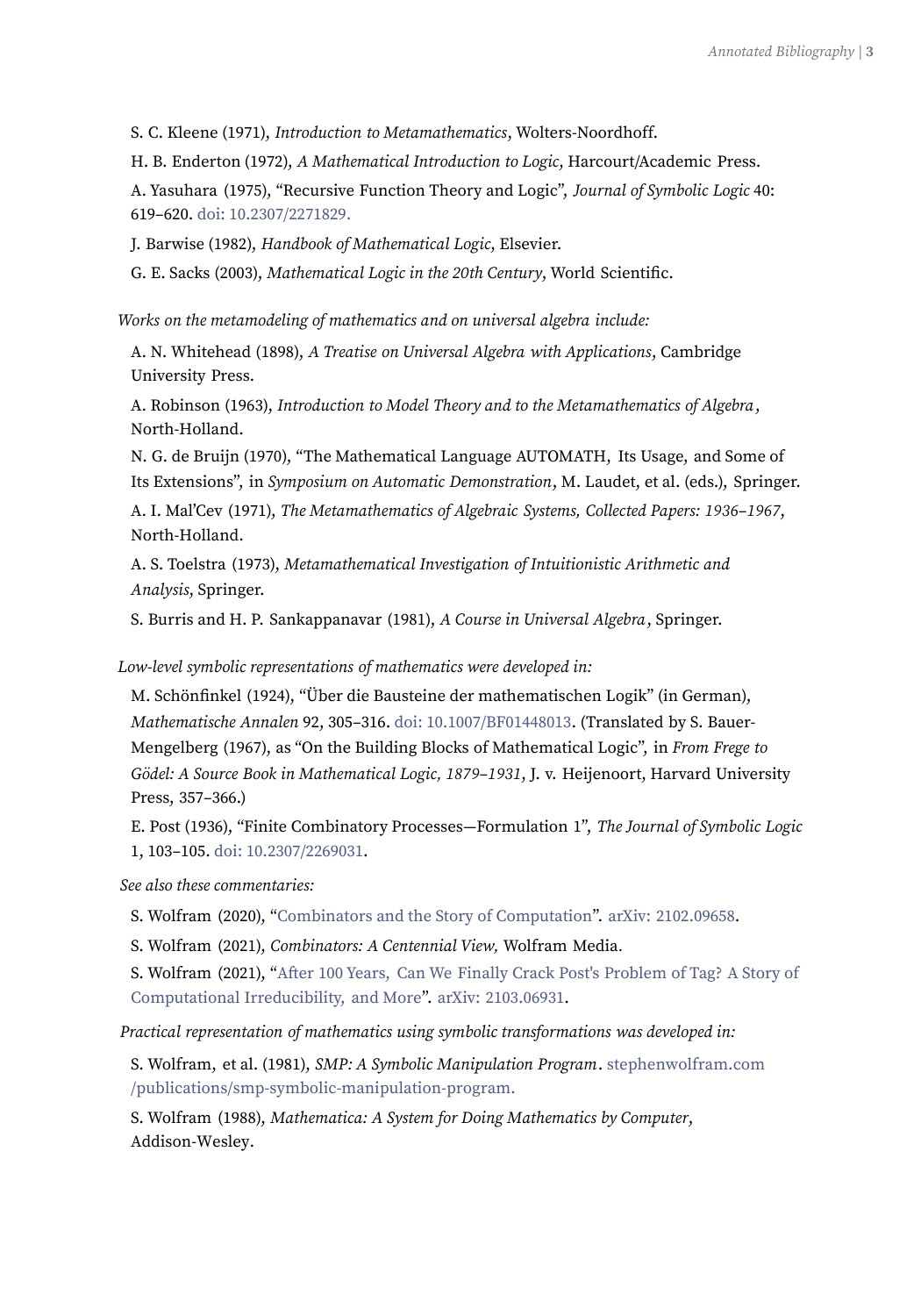Wolfram Research (1988), Mathematica [Software system]. [wolfram.com/mathematica.](https://www.wolfram.com/mathematica/) Wolfram Research (2013), Wolfram Language [Computational language]. [wolfram.com/language.](https://www.wolfram.com/language/)

A proof of the "arithmeticization of metamathematics" was given in:

K. Gödel (1931), "Über formal unentscheidbare Sätze der Principia Mathematica und verwandter Systeme, I" (in German), Monatshefte für Mathematik und Physik 38: 173–198. doi: [10.1007/BF01700692](https://link.springer.com/article/10.1007/BF01700692). (Translated by B. Meltzer (1992), as On Formally Undecidable Propositions of Principia Mathematica and Related Systems, Dover.)

A major precursor to this work is:

S. Wolfram (2002), "Implications for Mathematics and Its Foundations", in A New Kind of Science, Wolfram Media, 772–821. [wolframscience.com/nks/p772--implications-for](https://www.wolframscience.com/nks/p772--implications-for-mathematics-and-its-foundations/) [-mathematics-and-its-foundations](https://www.wolframscience.com/nks/p772--implications-for-mathematics-and-its-foundations/).

Our Physics Project is described in:

S. Wolfram (2020), A Project to Find the Fundamental Theory of Physics, Wolfram Media. S. Wolfram (2020), "A Class of Models with the Potential to Represent Fundamental Physics", Complex Systems 29: 107–536. doi: [10.25088/ComplexSystems.29.2.107](https://www.complex-systems.com/abstracts/v29_i02_a01/) and [arXiv:2004.08210](https://arxiv.org/abs/2004.08210).

The Wolfram Physics Project [Website] [wolframphysics.org](https://www.wolframphysics.org/) .

The concept of the ruliad was introduced in:

S. Wolfram (2021), "The Concept of the Ruliad". [writings.stephenwolfram.com/2021/11/the](https://writings.stephenwolfram.com/2021/11/the-concept-of-the-ruliad/) [-concept-of-the-ruliad](https://writings.stephenwolfram.com/2021/11/the-concept-of-the-ruliad/).

The concept of the mathematical observer was introduced in:

S. Wolfram (2021), "What Is Consciousness? Some New Perspectives from Our Physics Project". [writings.stephenwolfram.com/2021/03/what-is-consciousness-some-new](https://writings.stephenwolfram.com/2021/03/what-is-consciousness-some-new-perspectives-from-our-physics-project/) [-perspectives-from-our-physics-project](https://writings.stephenwolfram.com/2021/03/what-is-consciousness-some-new-perspectives-from-our-physics-project/).

S. Wolfram (2021), "Why Does the Universe Exist? Some Perspectives from Our Physics Project". [writings.stephenwolfram.com/2021/04/why-does-the-universe-exist-some](https://writings.stephenwolfram.com/2021/04/why-does-the-universe-exist-some-perspectives-from-our-physics-project/) [-perspectives-from-our-physics-project](https://writings.stephenwolfram.com/2021/04/why-does-the-universe-exist-some-perspectives-from-our-physics-project/).

## Automated theorem proving is discussed for example in:

A. Robinson and A. Voronkov (2001), Handbook of Automated Reasoning: Volume I, Elsevier.

Relevant Wolfram Language functions include:

Wolfram Research (2018), FindEquationalProof, Wolfram Language function, [reference.wolfram.com/language/ref/FindEquationalProof.html](https://reference.wolfram.com/language/ref/FindEquationalProof.html) (updated 2020).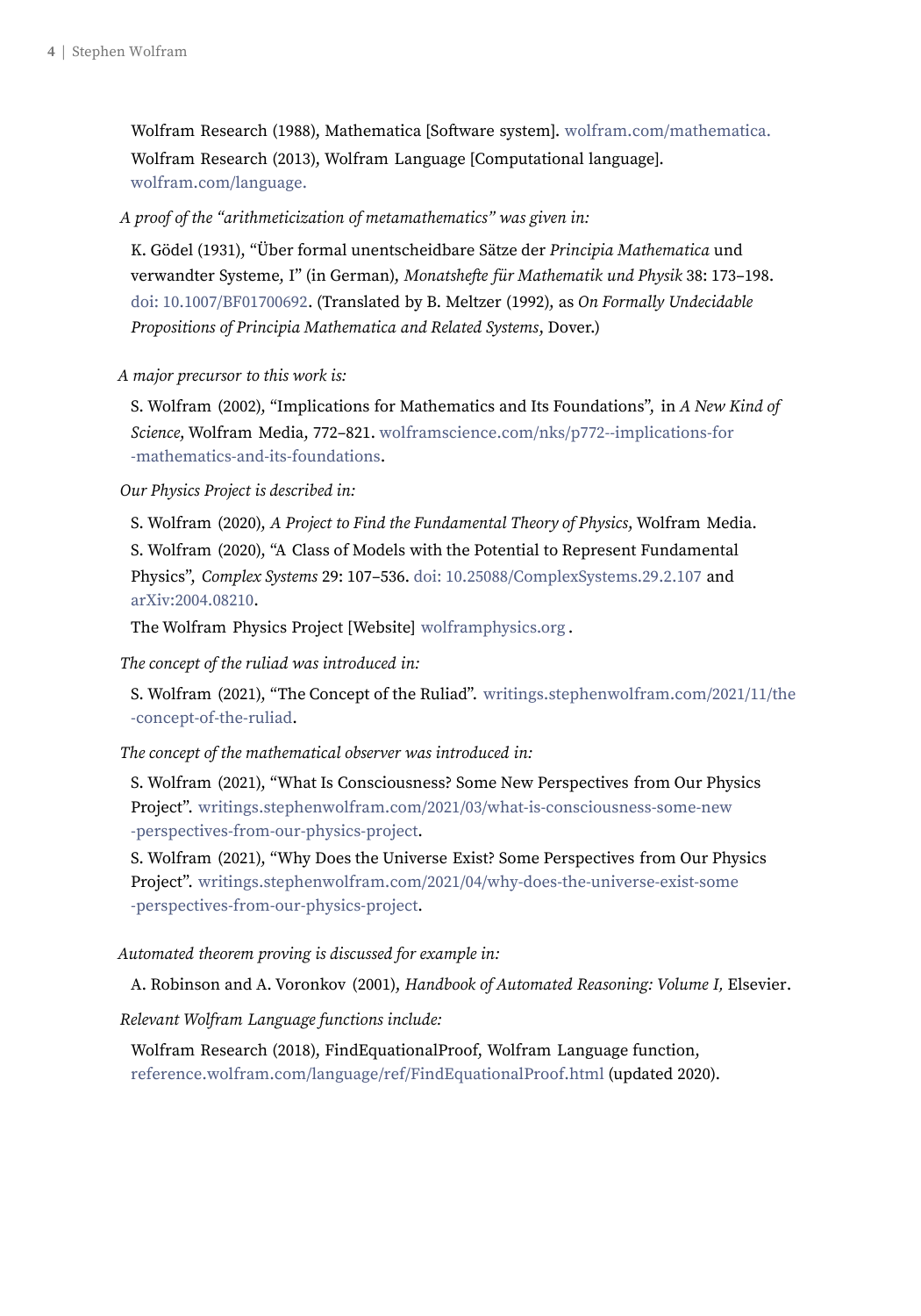Wolfram Research (2019), AxiomaticTheory, Wolfram Language function, [reference.wolfram.com/language/ref/AxiomaticTheory.html](https://reference.wolfram.com/language/ref/AxiomaticTheory.html) (updated 2021).

A system for low-level proof-oriented formalized mathematics (used here for empirical metamathematics) is:

N. Megill (1993), Metamath [Software system]. [us.metamath.org/index.html.](http://us.metamath.org/index.html)

N. Megill and D. A. Wheeler (2019), Metamath: A Computer Language for Mathematical Proofs, Lulu.

Other systems for proof-oriented formalized mathematics include:

N. G. de Brujin (1967), Automath [Software system]. [win.tue.nl/automath](https://www.win.tue.nl/automath/).

A. Trybulec (1973), Mizar [Software system]. [mizar.uwb.edu.pl.](http://mizar.uwb.edu.pl/)

University of Cambridge and Technical University of Munich (1986), Isabelle [Software system]. [isabelle.in.tum.de.](https://isabelle.in.tum.de/)

T. Coquand and G. Huet (1989), Coq [Software system]. [coq.inria.fr](https://coq.inria.fr/).

U. Norell and C. Coquand (2007), Agda [Software system]. [wiki.portal.chalmers.se](https://wiki.portal.chalmers.se/agda/pmwiki.php) [/agda/pmwiki.php.](https://wiki.portal.chalmers.se/agda/pmwiki.php)

Microsoft Research (2013), Lean [Software system]. [leanprover.github.io.](https://leanprover.github.io/)

Discussions of formalized mathematics include:

H. Wang (1960), "Toward Mechanical Mathematics", IBM Journal of Research and Development 4: 2–22. doi: [10.1147/rd.41.0002](https://ieeexplore.ieee.org/document/5392526).

H. Friedman (1997), "The Formalization of Mathematics." [cpb-us-w2.wpmucdn.com](https://cpb-us-w2.wpmucdn.com/u.osu.edu/dist/1/1952/files/2014/01/TalkFormMath12pt1.2.97-2jlte5o.pdf) [/u.osu.edu/dist/1/1952/files/2014/01/TalkFormMath12pt1.2.97-2jlte5o.pdf](https://cpb-us-w2.wpmucdn.com/u.osu.edu/dist/1/1952/files/2014/01/TalkFormMath12pt1.2.97-2jlte5o.pdf).

T. C. Hales (2008), "Formal Proof", Notices of the AMS 55: 1370–1380. [ams.org](http://www.ams.org/notices/200811/tx081101370p.pdf) [/notices/200811/tx081101370p.pdf](http://www.ams.org/notices/200811/tx081101370p.pdf).

J. Avigad and J. Harrison (2014), "Formally Verified Mathematics", Communications of the ACM 57: 66–75. doi: [10.1145/2591012](https://doi.org/10.1145/2591012).

M. Ganesalingam and W. T. Gowers (2017), "A Fully Automatic Theorem Prover with Human-Style Output", Journal of Automated Reasoning 58: 253–291. doi: [10.1007/s10817-016-9377-1](https://doi.org/10.1007/s10817-016-9377-1).

S. Wolfram (2018), "Logic, Explainability and the Future of Understanding". [writings.stephenwolfram.com/2018/11/logic-explainability-and-the-future-of](https://writings.stephenwolfram.com/2018/11/logic-explainability-and-the-future-of-understanding/)[understanding](https://writings.stephenwolfram.com/2018/11/logic-explainability-and-the-future-of-understanding/).

K. Buzzard (2021), "What Is the Point of Computers? A Question for Pure Mathematicians". arXiv: [2112.11598](https://arxiv.org/abs/2112.11598).

Books on the philosophy of mathematics and its foundations include:

P. Benacerraf and H. Putnam (eds.) (1964), Philosophy of Mathematics: Selected Readings, Prentice-Hall.